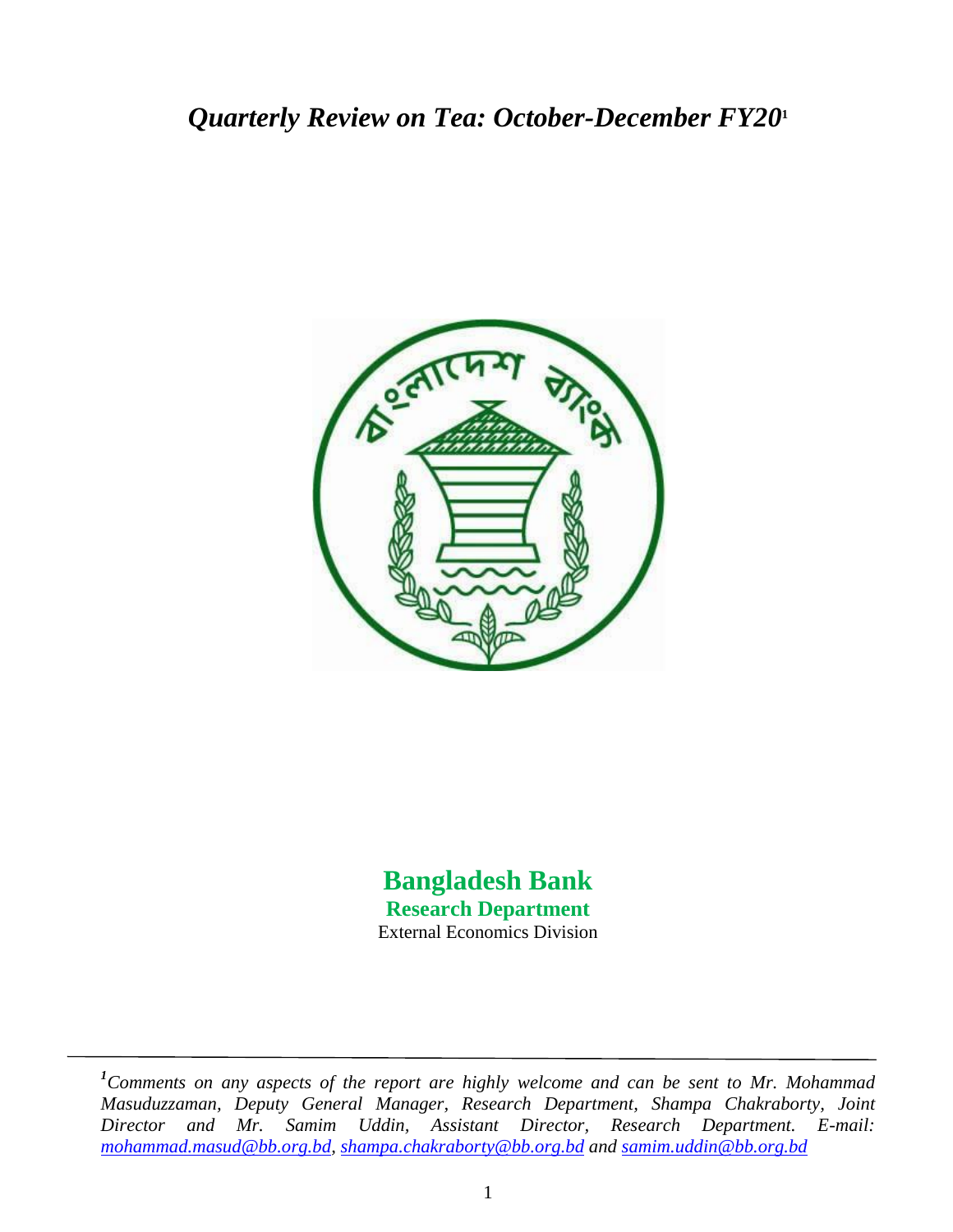# *Quarterly Review on Tea*

# **Preparation Team**

# **Editor**

**Asish Kumar Dasgupta** Executive Director (Research)

# **Co-Editor**

**Mahfuza Akther** General Manager

# **Team Members**

**Mohammad Masuduzzaman** Deputy General Manager

> **Shampa Chakraborty** Joint Director

> > **Samim Uddin** Assistant Director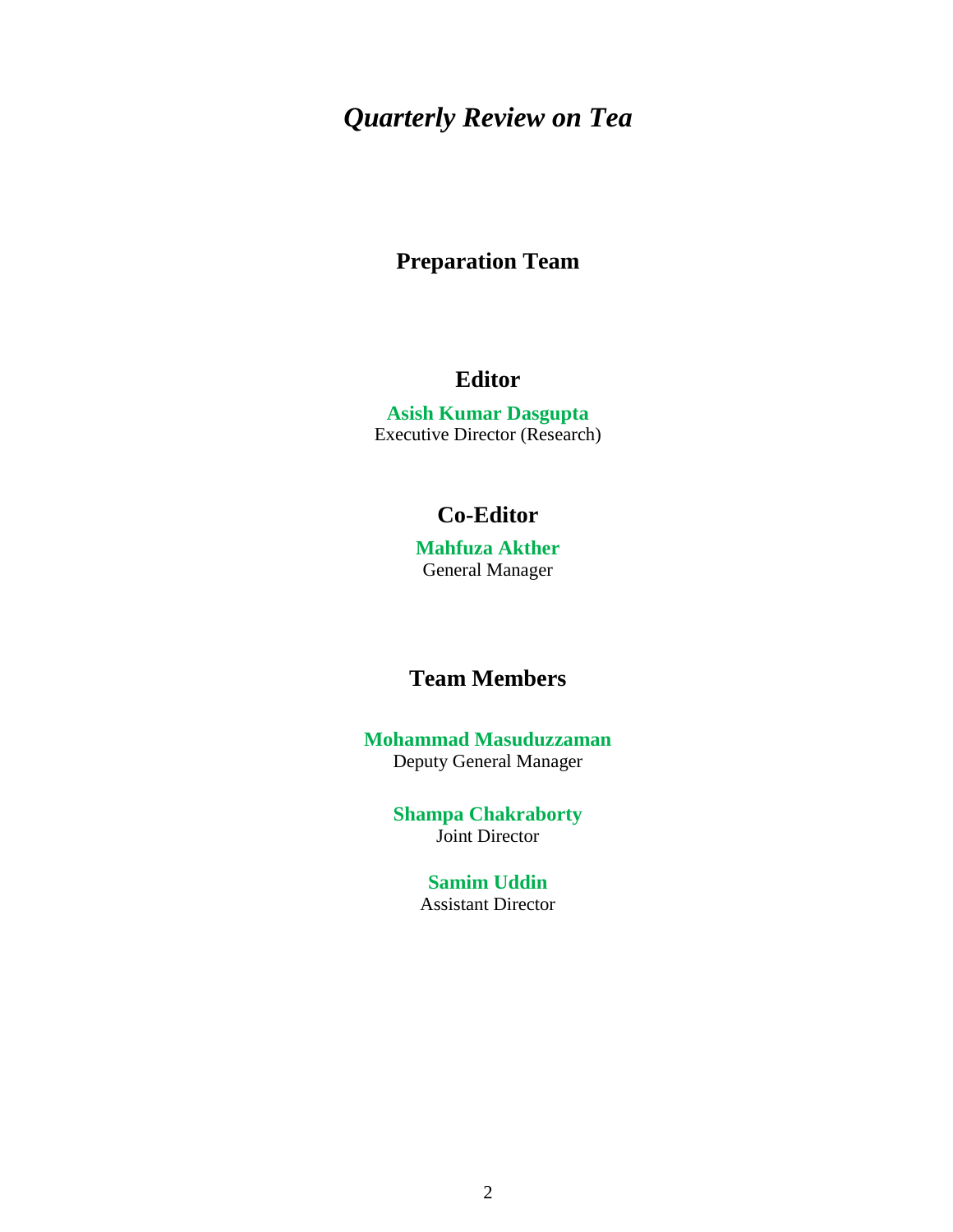### **Quarterly Review on Tea: October-December of FY20**

Tea is one of the most popular bevarage in the world. According to the information of Food and Agriculture Organization(FAO), world tea production has been increasing gradually. World tea export is also increasing over the year with some exceptions. A few countries of the world are producing and exporting tea among which China is the leader. In Bangladesh tea is one of the major cash crops. Tea production in Bangladesh has been increasing over the years but tea export shows a mixed trend.

In FY19, the production of tea stood at 90.68 million kg which was 16.08 percent higher than that of FY18 (Table-4) and export earnings from tea stood at USD 2.82 million, which was 1.81 percent higher than FY18 (Table-7). During the second quarter (October

December) of FY20, the production of tea stood at 30.13 million kg which was 27.27 million kg in the same quarter of the preceding year. In the same period, the export earnings from tea stood at USD 0.83 million which was 70.87 percent lower than the same quarter of preceding year (Table-7). The domestic consumption of tea also



increased slightly in FY19 as compared to the preceding year (Table-4).

#### **World-wide Production and Export of Tea**

Tea consumption and production in the world has experienced a strong and steady growth in recent decades. Due to its anti-oxidant and anti-bacterial benefit, a variety of tea is being produced around the world. According to the report of Food and Agriculture Organization (FAO), global tea production and consumption may increase over the next decade due to rising demand in developing and emerging countries. In 2010, global tea production was 4622 million kg, where China held the leading position (31.75% of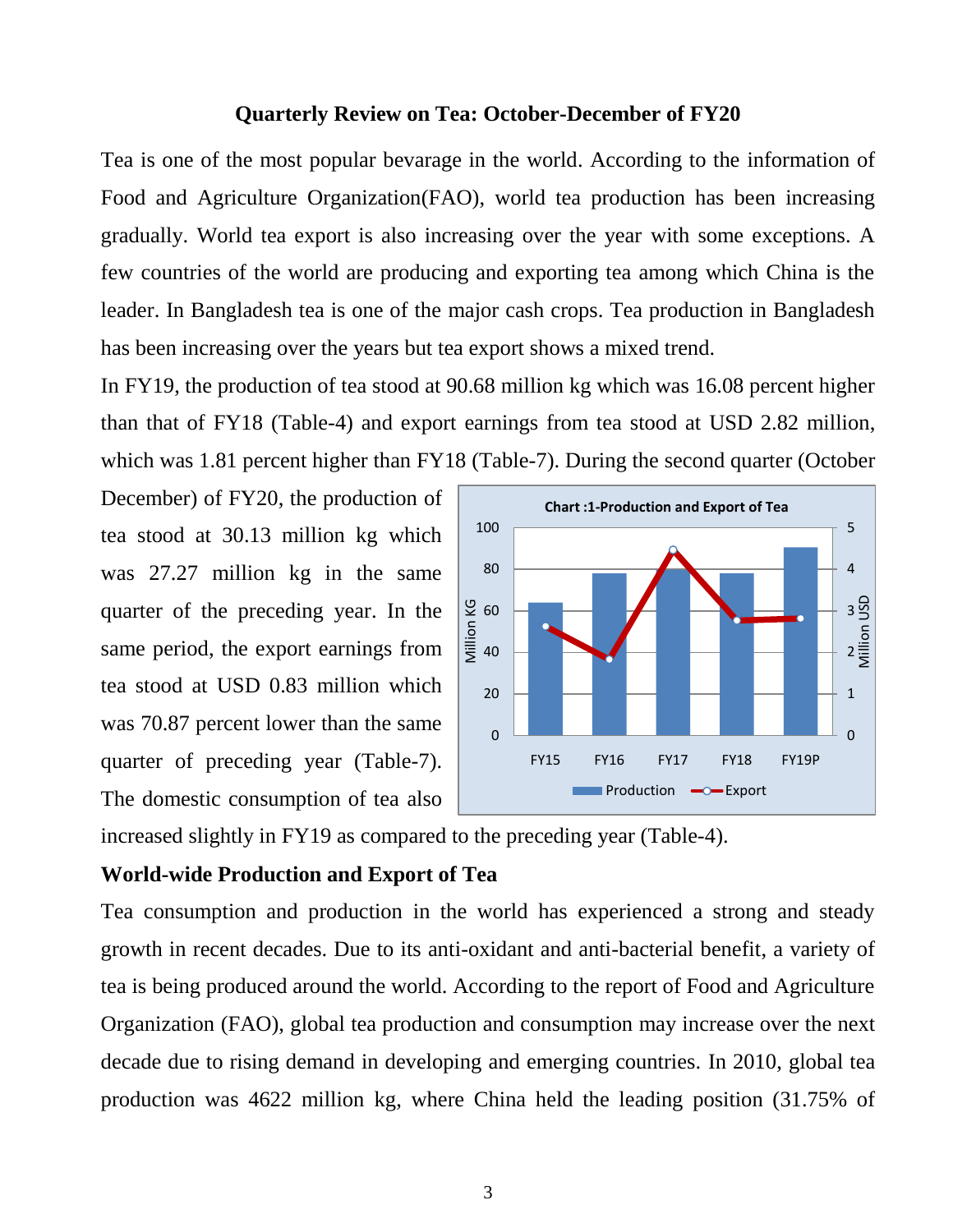world production). According to the latest data<sup>1</sup>, the global tea production has increased and stood at 5896.64 million kg in 2018 where China played a key role (44.36 percent of world production). India is the second largest producer among the global tea producers and its production has increased gradually in the last decade. Production of tea in India has increased to 1338.63 million kg in 2018 from 991.2 million kg in 2010. In 2018, the tea production of Bangladesh has increased to 82.13 million kg (1.4 percent of world tea production) compared to 60.0 million kg in 2010. A comparative statistic on tea production for selected major tea producing countries during last nine years is illustrated in Table1.

 $(M_1$ llion  $K_{\alpha}$ )

|           |                        |        |        |        |        |        |        |        |            | $($ winnon $\mathbf{R}$ |
|-----------|------------------------|--------|--------|--------|--------|--------|--------|--------|------------|-------------------------|
| <b>SL</b> | Year                   | 2010   | 2011   | 2012   | 2013   | 2014   | 2015   | 2016   | $2017^{#}$ | 2018*                   |
| 1.        | China                  | 1467.5 | 1640.3 | 1804.7 | 1939.2 | 2110.8 | 2291.4 | 2326.0 | 2473.4     | 2616.0                  |
| 2.        | India                  | 991.2  | 1095.5 | 1135.1 | 1208.8 | 1207.3 | 1233.1 | 1250.5 | 1325.1     | 1338.6                  |
| 3.        | Kenya                  | 399.0  | 377.9  | 369.4  | 432.4  | 445.1  | 399.1  | 473.0  | 439.9      | 493.0                   |
| 4.        | <b>Sri Lanka</b>       | 331.4  | 327.5  | 330.0  | 340.2  | 338.0  | 341.7  | 349.6  | 349.7      | 304.0                   |
| 5.        | <b>Viet Nam</b>        | 198.5  | 206.6  | 211.5  | 217.7  | 228.4  | 236.0  | 240.0  | 260.0      | 163.0                   |
| 6.        | <b>Turkey</b>          | 235.0  | 221.6  | 225.0  | 212.4  | 226.8  | 239.0  | 243.0  | 234.0      | 152.0                   |
| 7.        | <b>Indonesia</b>       | 150.3  | 146.6  | 143.4  | 145.9  | 154.4  | 132.6  | 144.0  | 139.4      | 131.0                   |
| 8.        | <b>Myanmar</b>         | 94.5   | 92.5   | 94.6   | 96.3   | 98.6   | 100.2  | 102.4  | 104.7      |                         |
| 9.        | Iran                   | 121.0  | 112.1  | 103.9  | 97.5   | 72.3   | 197.0  | 132.5  | 100.6      |                         |
| 10.       | <b>Bangladesh</b>      | 60.0   | 60.5   | 62.5   | 66.3   | 63.8   | 66.1   | 64.5   | 81.9       | 82.1                    |
| 11.       | Japan                  | 85.0   | 82.1   | 85.9   | 84.8   | 83.6   | 79.5   | 80.2   | 81.1       | 81.5                    |
| 12.       | <b>Argentina</b>       | 92.4   | 92.9   | 82.8   | 80.4   | 82.9   | 82.5   | 85.0   | 80.6       | 80.0                    |
|           | <b>Other Countries</b> | 396.1  | 383.6  | 393.7  | 406.9  | 398.5  | 411.9  | 423.2  | 430.8      | 455.4                   |
|           | World                  | 4621.9 | 4839.7 | 5042.5 | 5328.7 | 5510.4 | 5810.1 | 5914.0 | 6101.1     | 5896.6                  |

**Table 1 Production of Tea by Selected Major Tea Producing Countries**

# Source: Food and Agriculture Organization (FAO), Database

\* Source: International Tea Committee.

<sup>&</sup>lt;sup>1</sup>/ Source: International Tea Committee (ITC).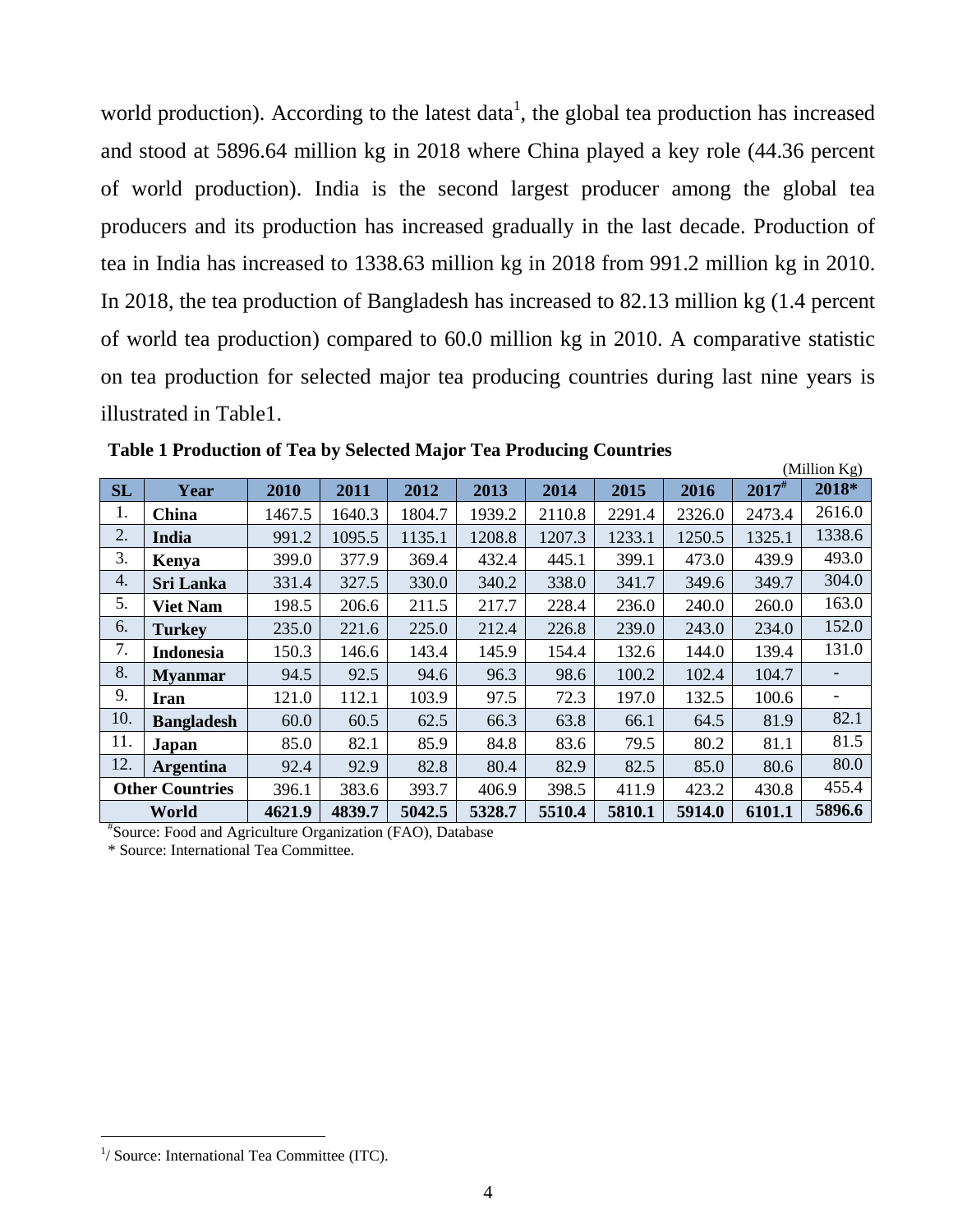## **Productivity of Tea of Major Tea producing countries in 20172/**

In 2017, per hectare yield of tea production for Turkey, India, Vietnam, Argentina, Kenya, Japan and Bangladesh was higher than the worldwide average per hectare yield (1497 Kg). On the other hand, per hectare yield of Sri Lanka, Indonesia, Myanmar and China was lower than



the worldwide average per hectare yield. Considering the per hectare yield, Turkey is the leading country in the world.

# **Export Trends of Major Tea Exporting Countries**

Among global tea exporter countries China holds the leading position just followed by Kenya, Sri Lanka, India and United Arab Emirates. According to the global tea export report in 2018, Bangladesh holds the  $62<sup>nd</sup>$  position in the world while the positions of two south Asian countries-Sri Lanka and India are  $3<sup>rd</sup>$  and  $4<sup>th</sup>$  respectively. In 2018, export earnings from tea in Bangladesh (as percentage of global tea export earnings) reached the lowest position compared to India and Sri Lanka of south Asian countries, and the position remained similar to the preceding years. Among top five world tea exporting countries, volume of tea export of China and UAE increased during last four years. On the other hand, export earnings from tea of Kenya, Sri Lanka and India showed mixed trends and their export decreased in 2018 compared to the preceding years. The yearly and quarterly trends in export earnings from tea of major tea exporting countries are shown in Table 2 and Table 3 respectively.

<sup>&</sup>lt;sup>2/</sup>Data available in Food and Agriculture Organization database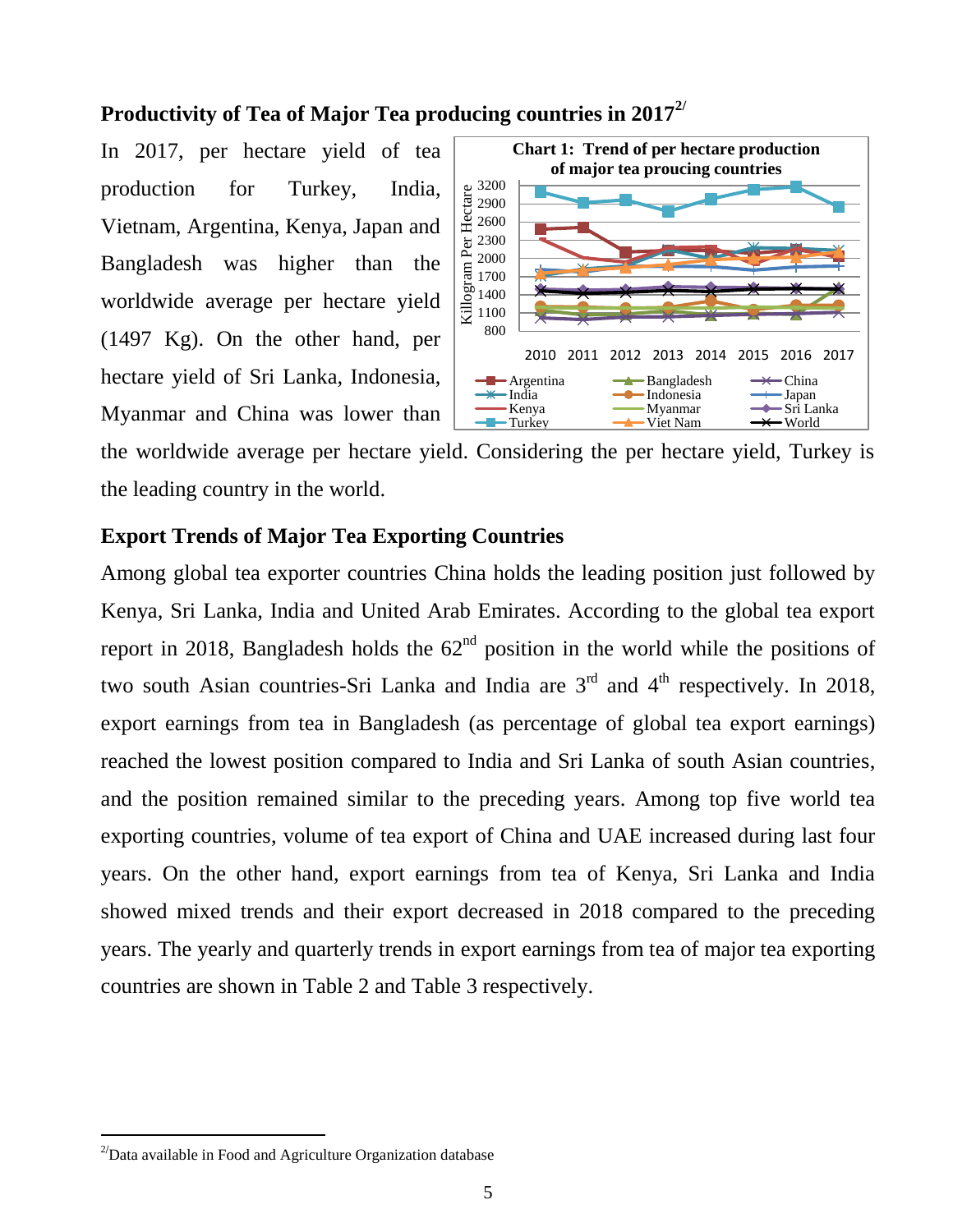|                | <b>Million USD</b>              |         |         |         |         |         |  |
|----------------|---------------------------------|---------|---------|---------|---------|---------|--|
| Rank           | <b>Exporters</b>                | 2014    | 2015    | 2016    | 2017    | 2018*   |  |
| 1              | China                           | 1272.66 | 1381.53 | 1485.02 | 1609.96 | 1785.37 |  |
| $\overline{2}$ | Kenya                           | 1071.45 | 1248.74 | 1229.11 | 1424.43 | 1370.49 |  |
| 3              | Sri Lanka                       | 1609.34 | 1321.90 | 1251.73 | 1513.21 | 942.18  |  |
| $\overline{4}$ | India                           | 656.21  | 677.93  | 661.72  | 768.99  | 763.19  |  |
| 5              | <b>United Arab Emirates</b>     | 312.64  | 116.87  | 117.57  | 188.52  | 295.04  |  |
| 6              | Germany                         | 252.09  | 217.13  | 232.73  | 249.53  | 252.02  |  |
| $\overline{7}$ | Viet Nam                        | 227.72  | 212.42  | 225.41  | 206.92  | 225.08  |  |
| 8              | Poland                          | 237.01  | 180.80  | 194.41  | 189.03  | 203.14  |  |
| 9              | Japan                           | 75.21   | 85.94   | 108.92  | 129.92  | 142.24  |  |
| 10             | <b>United Kingdom</b>           | 153.56  | 147.26  | 134.82  | 137.80  | 140.74  |  |
| 11             | <b>United States of America</b> | 107.80  | 110.36  | 128.04  | 135.85  | 124.42  |  |
| 62             | Bangladesh*                     | 4.48    | 2.31    | 2.29    | 5.18    | 3.05    |  |
|                | Other countries                 | 1823.13 | 1646.11 | 1705.67 | 1461.71 | 1514.54 |  |
|                | World                           | 7803.30 | 7349.31 | 7477.44 | 8021.03 | 7761.48 |  |

#### **Table 2 Major Tea Exporting Countries in the world**

\*Mirror Data.

Source: Data available in the ITC Trade Map

|                         |                |                           |                 |                |                |                | (Million USD)   |                |
|-------------------------|----------------|---------------------------|-----------------|----------------|----------------|----------------|-----------------|----------------|
| <b>Exporters</b>        | Jan-<br>Mar'18 | Apr-<br>Jun <sub>18</sub> | Jul -Sep<br>'18 | Oct-Dec<br>'18 | Jan-<br>Mar'19 | Apr-<br>Jun'19 | Jul -Sep<br>'19 | Oct-Dec<br>'19 |
| <b>UK</b>               | 35.77          | 30.72                     | 31.88           | 37.34          | 35.24          | 30.45          | 32.84           | 36.71          |
| Japan                   | 32.03          | 33.67                     | 35.59           | 40.95          | 34.74          | 33.42          | 33.76           | 35.16          |
| <b>USA</b>              | 32.66          | 30.12                     | 29.81           | 31.38          | 31.32          | 25.83          | 27.38           | 27.17          |
| France                  | 18.21          | 13.53                     | 13.48           | 17.90          | 14.78          | 14.76          | 12.68           | 16.50          |
| Canada                  | 9.99           | 10.23                     | 9.09            | 12.06          | 11.10          | 9.97           | 9.73            | 13.41          |
| Switzerland             | 7.76           | 6.70                      | 6.67            | 9.04           | 7.16           | 5.67           | 6.12            | 8.23           |
| South Africa            | 7.22           | 8.63                      | 8.77            | 6.33           | 5.40           | 7.14           | 7.07            | 6.47           |
| Thailand                | 2.58           | 3.79                      | 4.37            | 3.99           | 3.81           | 4.87           | 4.96            | 5.21           |
| Turkey                  | 2.05           | 2.44                      | 3.78            | 4.82           | 2.59           | 2.22           | 5.89            | 4.45           |
| Spain                   | 4.57           | 3.92                      | 3.09            | 3.69           | 3.49           | 3.79           | 2.47            | 3.07           |
| Bangladesh#             | 0.69           | 0.34                      | 0.68            | 1.03           | 0.55           | 0.56           | 0.88            | 0.83           |
| <b>Others Countries</b> | 1329.32        | 1319.63                   | 1313.85         | 1388.07        | 1205.60        | 1239.78        | 1074.80         | 10.57          |
| World                   | 1482.86        | 1463.71                   | 1461.06         | 1556.59        | 1355.76        | 1378.46        | 1218.57         | 166.93         |

#### **Table 3 Quarterly Export trend of Major Tea exporter Countries**

Data Source: ITC Trade Map and #Bangladesh Tea Board and Export promotion Bureau

### **Production, Consumption and Export of Tea of Bangladesh**

In FY19, the production of tea stood at 90.68 million kg, which was 16.08 percent higher than that of FY18. During FY19, total availability of tea in the country stood at 137.04 million kg including the preceding year's stock of 46.36 million kg. Country's domestic consumption for tea gradually increased during the last five years (FY15- FY19) due to urbanization, change in consumer taste along with population growth. In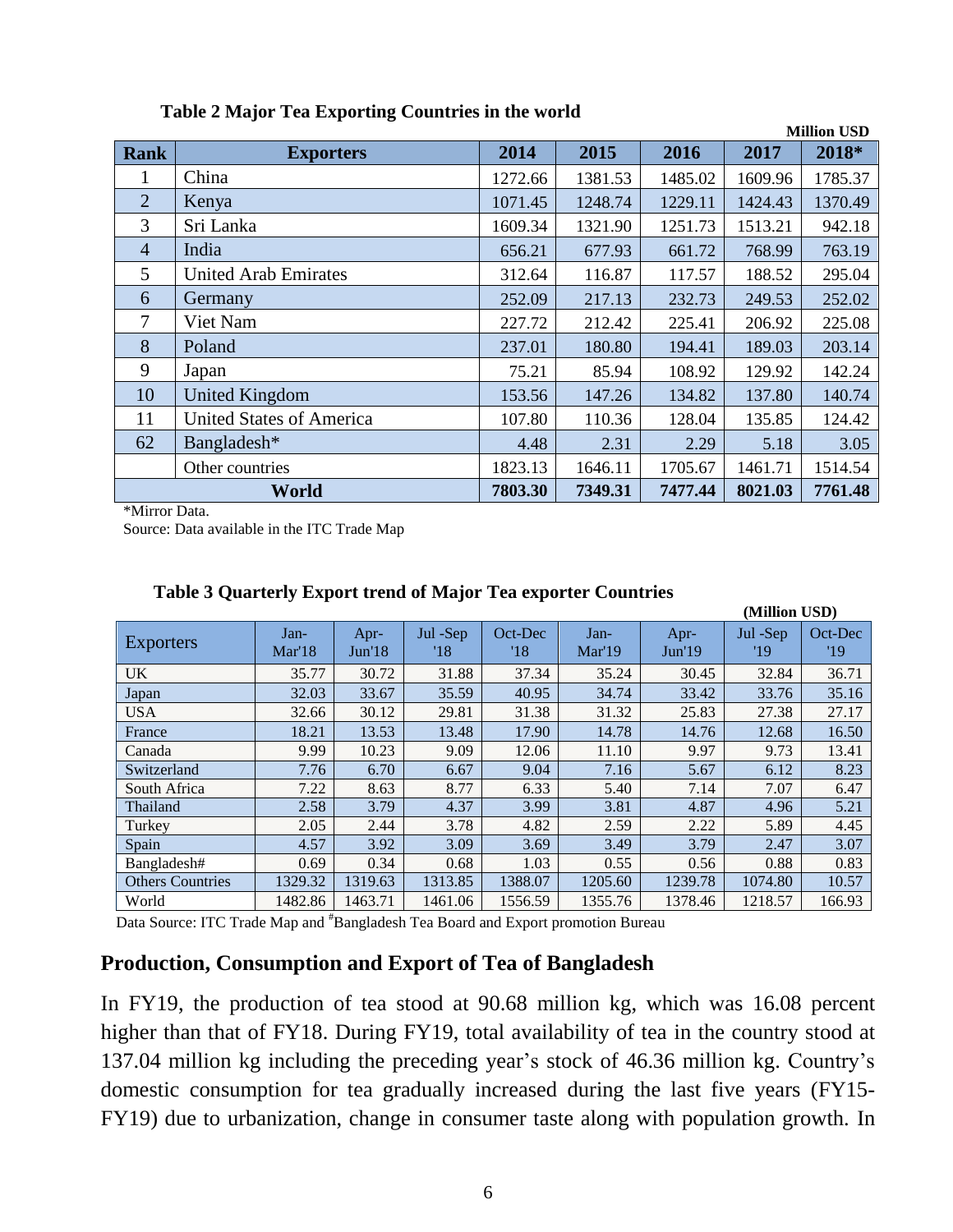FY19, an amount of 0.64 million kg was exported. Total availability, domestic demand and export of tea during last five years (FY15 to FY19) are shown in Table-4.

|                                     |             |             |             |             | (Million Kg) |
|-------------------------------------|-------------|-------------|-------------|-------------|--------------|
| <b>Details</b>                      | <b>FY15</b> | <b>FY16</b> | <b>FY17</b> | <b>FY18</b> | <b>FY19</b>  |
| 1. Total Availability $(2+3)$       | 98.74       | 110.01      | 122.40      | 125.86      | 137.04       |
| 2. Preceding year stock(end period) | 34.73       | 31.91       | 42.50       | 47.73       | 46.36        |
| 3. Production                       | 64.01       | 78.10       | 79.90       | 78.13       | 90.68        |
| 4. Domestic Consumption             | 65.40       | 67.03       | 72.35       | 78.72       | 79.74        |
| 5. Export                           | 1.43        | 0.48        | 2.32        | 0.78        | 0.64         |
| 6. Year end stock $\mathscr{C}$     | 31.91       | 42.50       | 47.73       | 46.36       | 56.66        |

#### **Table 4: Total Availability, Domestic Demand and Export of Tea**

@ Year end stock was accounted from 2008-09. Source: Bangladesh Tea Board.

### **Quarterly production of Tea**

During the second quarter of FY20 (October- December 2019), production of Bangladesh's tea stood at 30.13 million kg which was 20.7 percent lower than that of the preceding quarter but 10.5 percent higher than the corresponding quarter



of the preceding fiscal year. The quarterly production of tea showed a sharp increase in the April-June quarter on account of seasonal variation. Quarterly production of tea during the last six years is shown in Chart-2 and Table 5.

#### **Table-5 Quarterly Statistics of Tea Production**

|                    |             |             |             |             |          | (Million Kg) |
|--------------------|-------------|-------------|-------------|-------------|----------|--------------|
| <b>Period</b>      | <b>FY15</b> | <b>FY16</b> | <b>FY17</b> | <b>FY18</b> | $FY19^R$ | <b>FY20</b>  |
| July-September     | 27.12       | 29.28       | 35.29       | 31.64       | 35.47    | 37.99        |
| October-December   | 20.85       | 23.44       | 24.38       | 27.09       | 27.27    | 30.13        |
| January-March      | 0.48        | 2.61        | 1.33        | 1.93        | 2.53     |              |
| April-June         | 15.56       | 22.77       | 18.9        | 17.47       | 25.42    |              |
| <b>Grand Total</b> | 64.01       | 78.10       | 79.90       | 78.12       | 90.68    |              |

Source: Bangladesh Tea Board. R=Revised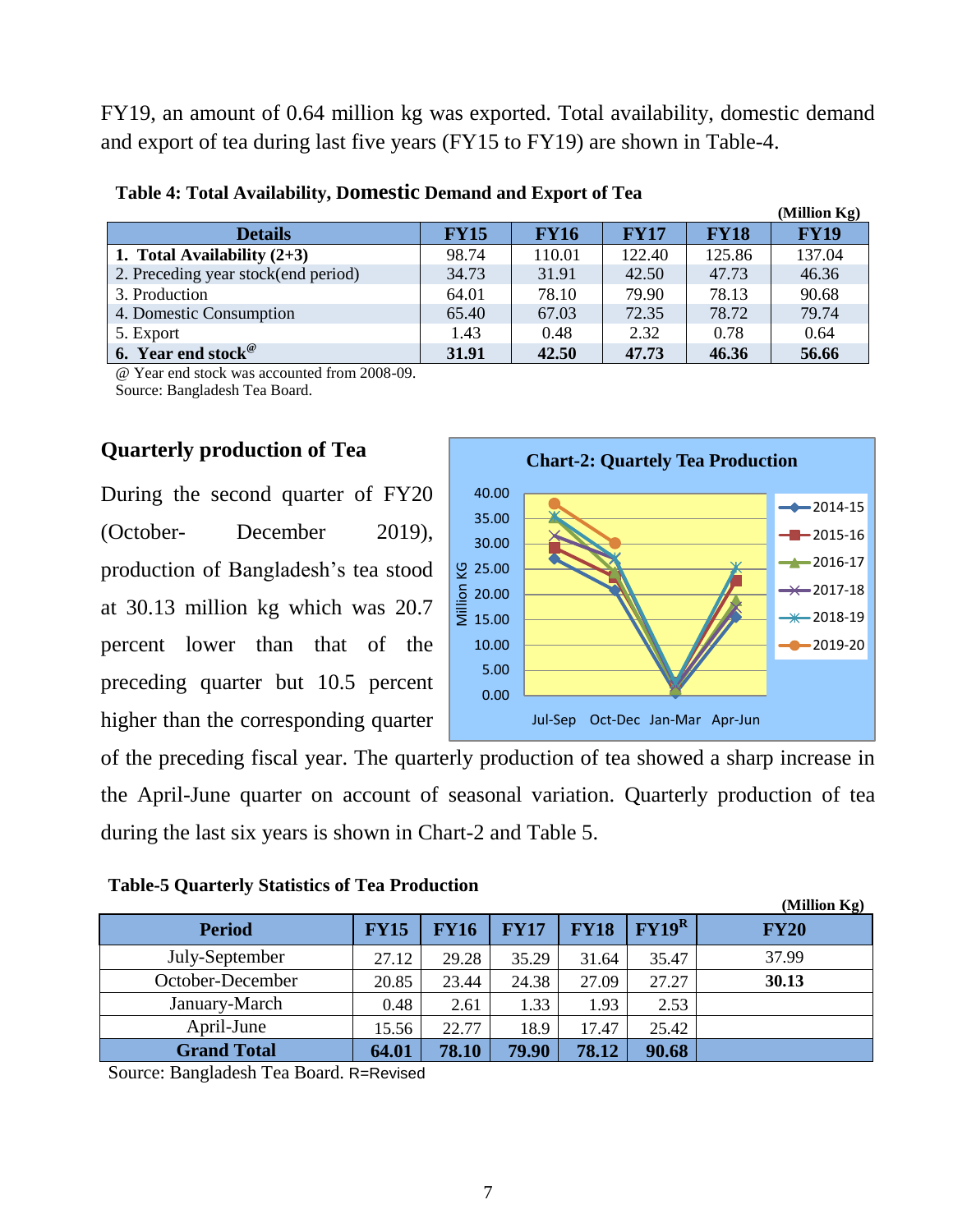#### **Average Auction Value of Tea**

Data on auction value of different grades of tea published by National Brokers Limited showed that the average auction value of best grade tea in Bangladesh stood as low as 200-210 BDT at the end of the quarter under report. This value was 265-275 BDT in the same quarter of preceding year. The average auction value of good grade tea stood at 180-195 BDT at the end of October-December quarter of FY20, which was 245-255 BDT at the end of the same quarter of the preceding year. The average auction value of medium and plain tea stood at 160-175 BDT and 110-135 BDT respectively at the end of the quarter under report, which was 187-192 BDT and 140-160 BDT at the end of preceding quarter and 225-240 BDT and 130-145 BDT at the end of same quarter of the preceding year. The average auction value of different grades tea at the end of the quarter is shown in the Table-6.

**Table 6 Average Auction Value of Different Grades Tea** (BDT/Per KG)

| <b>Types of Grade (Fanning)</b> | <b>December</b><br>2018 | <b>March</b><br>2019 | June<br>2019 | <b>September</b><br>2019 | <b>December</b><br>2019 |
|---------------------------------|-------------------------|----------------------|--------------|--------------------------|-------------------------|
| <b>Best Grade</b>               | 265-275                 | Not Quotable         | 210-220      | 200-205                  | 200-210                 |
| <b>Good Grade</b>               | 245-255                 | Not Quotable         | 190-205      | 192-197                  | 180-195                 |
| <b>Medium Grade</b>             | $225 - 240$             | 170-195              | 175-190      | 187-192                  | 160-175                 |
| <b>Plain Grade</b>              | 130-145                 | 160-175              | 150-165      | 140-160                  | 110-135                 |

Source: National Brokers Limited.

### **Export earnings from agriculture commodities in Bangladesh**

During the second quarter (October-December) of FY20, country's total export earnings stood slightly higher at USD 9654.17 million compared to USD 9648.00 million in preceding quarter. Of which, export earnings from agriculture commodities including raw jute stood at USD 375.81 million which was 28.04 percent higher than the preceding quarter. Besides, export earnings from tea accounted for 0.26 percent of the total export earnings from agriculture commodities (Including Raw Jute) and 0.01 percent of the country's total export earnings during the quarter under report.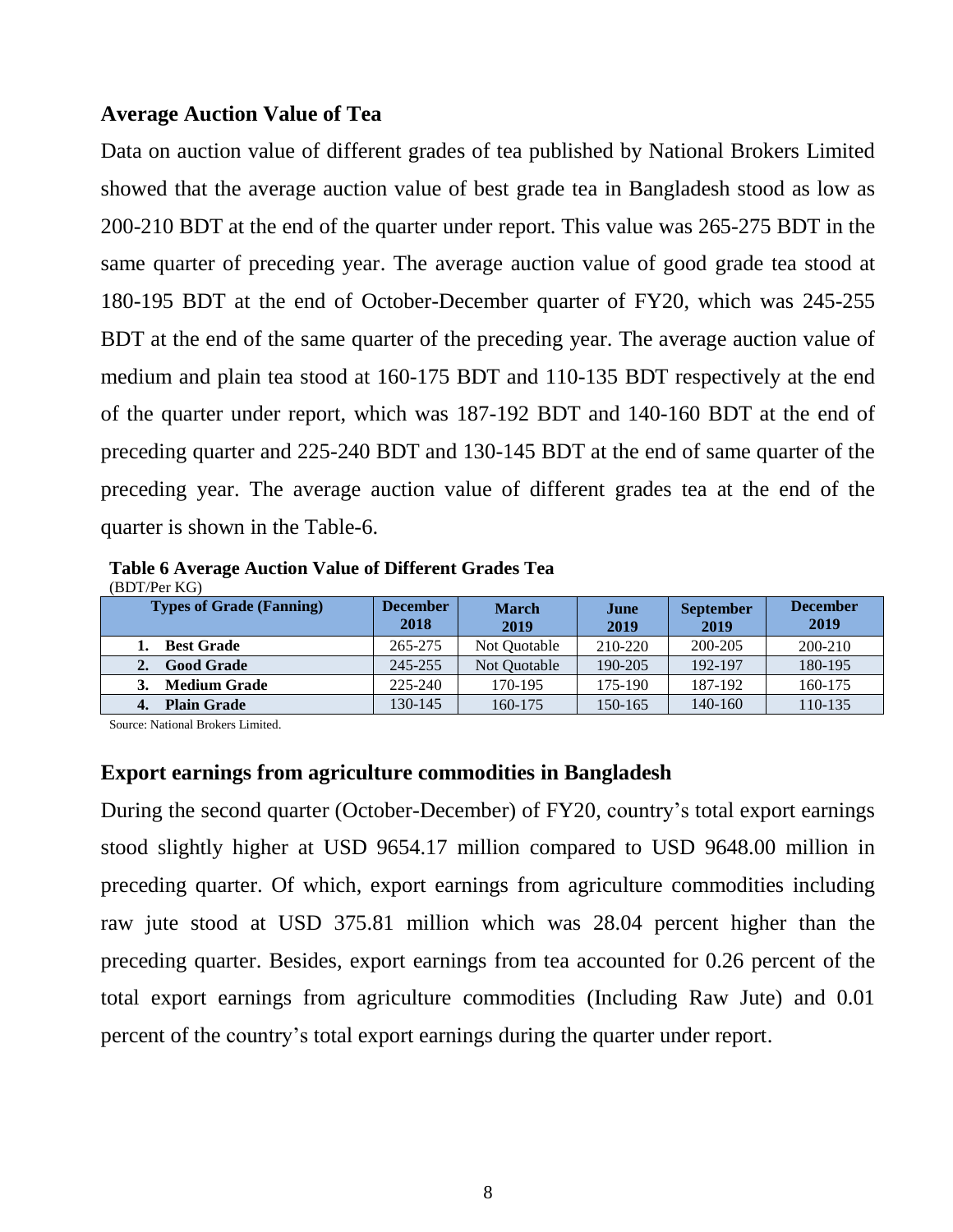|                                                      |             |             |             |                   |                               | In Million USD                |
|------------------------------------------------------|-------------|-------------|-------------|-------------------|-------------------------------|-------------------------------|
| <b>Items</b>                                         | <b>FY16</b> | <b>FY17</b> | <b>FY18</b> | FY19 <sup>P</sup> | FY20 <sup>P</sup><br>July-Sep | FY20 <sup>P</sup><br>Oct-Dec. |
| <b>Agricultural products</b><br>(Including Raw Jute) | 759.22      | 753.89      | 741.73      | 698.53            | 295.86                        | 316.66                        |
| Raw Jute                                             | 173.17      | 167.84      | 155.68      | 112.48            | 33.29                         | 55.33                         |
|                                                      | 22.8        | 22.3        | 21.0        | 16.1              | 11.3                          | 17.47                         |
| Vegetables                                           | 104.34      | 81.03       | 77.98       | 99.68             | 70.51                         | 58.28                         |
|                                                      | 13.7        | 10.7        | 10.5        | 14.3              | 23.8                          | 18.40                         |
| Tobacco                                              | 54.98       | 46.62       | 56.39       | 63.33             | 29.73                         | 26.10                         |
|                                                      | 7.2         | 6.2         | 7.6         | 9.1               | 10.0                          | 8.24                          |
| Dry Food                                             | 96.04       | 109.61      | 201.37      | 227.09            | 42.12                         | 56.20                         |
|                                                      | 12.6        | 14.5        | 27.1        | 32.5              | 14.2                          | 17.75                         |
| Tea                                                  | 1.83        | 4.47        | 2.77        | 2.82              | 0.88                          | 0.83                          |
|                                                      | 0.2         | 0.6         | 0.4         | 0.4               | 0.3                           | 0.26                          |
| <b>Spices</b>                                        | 29.06       | 34.95       | 42.92       | 41.31             | 8.59                          | 9.31                          |
|                                                      | 3.8         | 4.6         | 5.8         | 5.9               | 2.9                           | 2.94                          |
| Others                                               | 424.9       | 453.93      | 448.91      | 151.82            | 262.57                        | 110.11                        |
|                                                      | 56.0        | 60.2        | 60.5        | 21.7              | 88.7                          | 34.77                         |
| <b>Country's Total Export</b>                        | 34257.18    | 34655.9     | 36668.17    | 40535.04          | 9647.99                       | 9654.17                       |

**Table 7: Trend of Export Earnings from Agriculture Commodities in Bangladesh**

Note: Figures in *Italic* indicate tea export earnings as percent of total export earnings from agriculture commodities'. P = Provisional. Source: Export Promotion Bureau.

## **Trends of Quarterly Tea Exports**

Export earnings from tea has increased and stood at 0.85 million USD (71.64 million BDT) in the second quarter (October-December) of FY20, which was27.07 percent higher than the preceding quarter and 17.96 percent lower than the same quarter of the preceding year. Quarterly export earnings from tea are shown in Chart 3.

# **Export Earnings of tea by Destination**

According to Bangladesh Export Promotion Bureau, more than 80% of Bangladesh's tea was exported to USA, UAE and Pakistan during October-December of FY20. Other